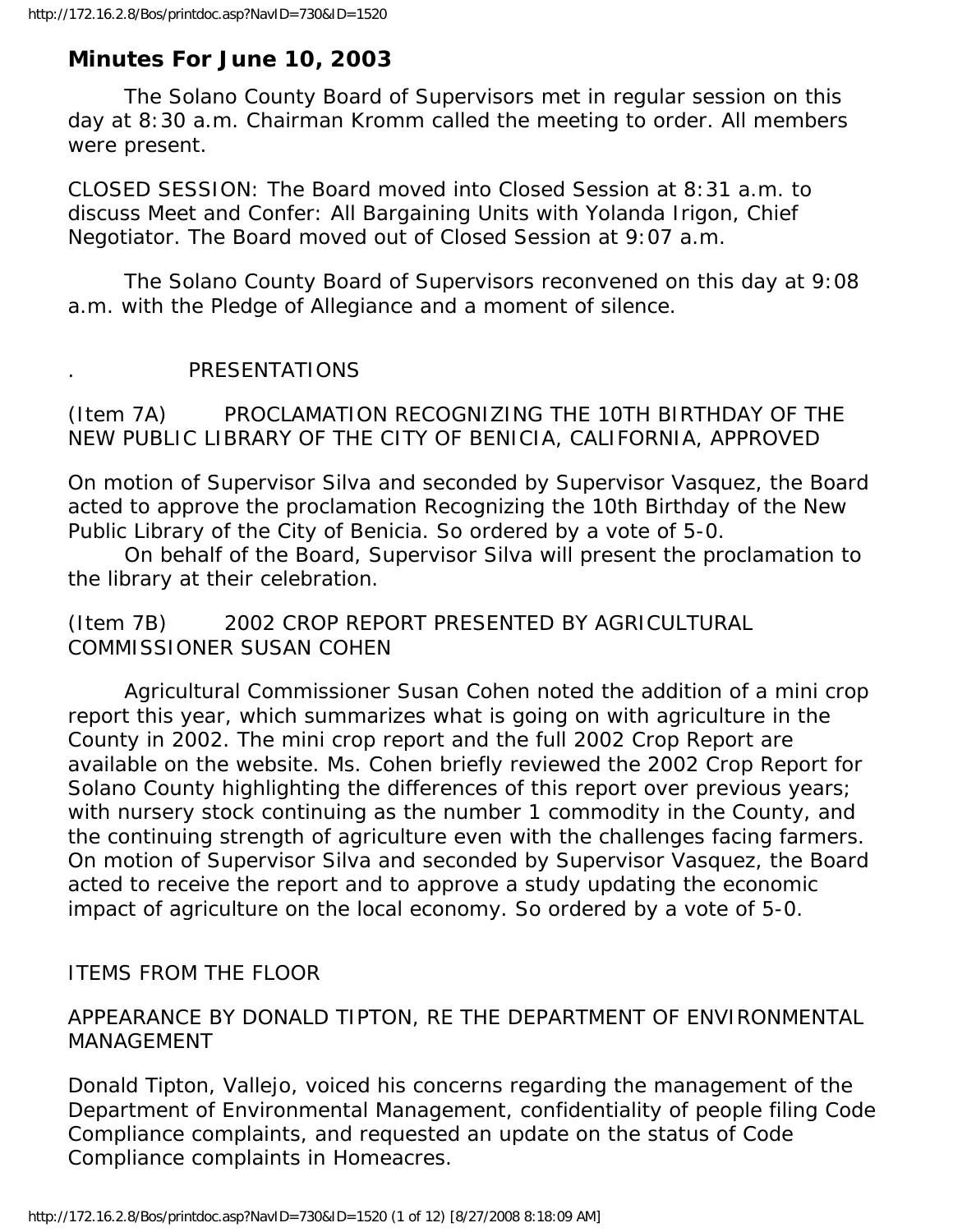#### APPEARANCE BY NORA MARTINEZ RE HOMELESS ISSUES

 Nora Martinez, Fairfield, voiced concern regarding the criminalization of homelessness and poverty, mistreatment of the homeless, school funding being used to fund a facility for Mission Solano, and the need to help the home.

#### APPEARNCE BY CATHY ANN HEWITT RE VARIOUS ISSUES

 Cathy Ann Hewitt, Benicia, discussed the use of the Benicia Library, the LINK Program that links the health and well being of individuals to education, fluctuating school enrollments, and funding programs through the Children and Families Commission (First Five Solano).

### APPEARANCES BY PEGGY CASSIDY, GLENDA MADDOX, TAMI STEWART, AND SYLVIA S. JOE RE FUNDING FOR THE MENTAL HEALTH PROGRAM SMART

 Peggy Cassidy, Mental Health Clinician for the SMART Program, discussed the benefits and improvements the SMART Program has made, voiced concern for budget cuts and the effects the changes will have on the SMART Program, and the proposed substantial increased job duties for SMART Program clinicians resulting in greatly reduced services to the SMART Program recipients.

 Glenda Maddox, Vallejo – SMART Program recipient, discussed her experience with the SMART Team and the life saving services she and her son have received, voiced concern with the possibility of cuts to the program, and the great need for the help and guidance this program provides.

 Tami Stewart, Suisun City, discussed her personal experience with the SMART Team, the life changing experience, the great assistance she has received, and voiced concern that program cuts will adversely affect she and her seven children.

 Sylvia S. Joe, Vallejo, discussed the support and encouragement she and her three children have received from the SMART Team, the big difference the SMART Team has made, and hopes the program will continue to provide the same benefits to others in need. One of her sons is disabled, and the SMART Team has helped Ms. Joe find the necessary resources to help her son.

# ADDITION TO THE AGENDA

 On motion of Supervisor Kondylis and seconded by Supervisor Silva, the Board acted to add consideration of a resolution to submit 2003 CSAC Challenge Award to the California State Association of Counties to the Consent Calendar. So ordered by a vote of 5-0.

### PUBLIC COMMENT ON CONSENT CALENDAR

(Item 18B) Accept grant funding from the State for the Safe and Drug-Free Schools and Communities Prevention Program; approval of an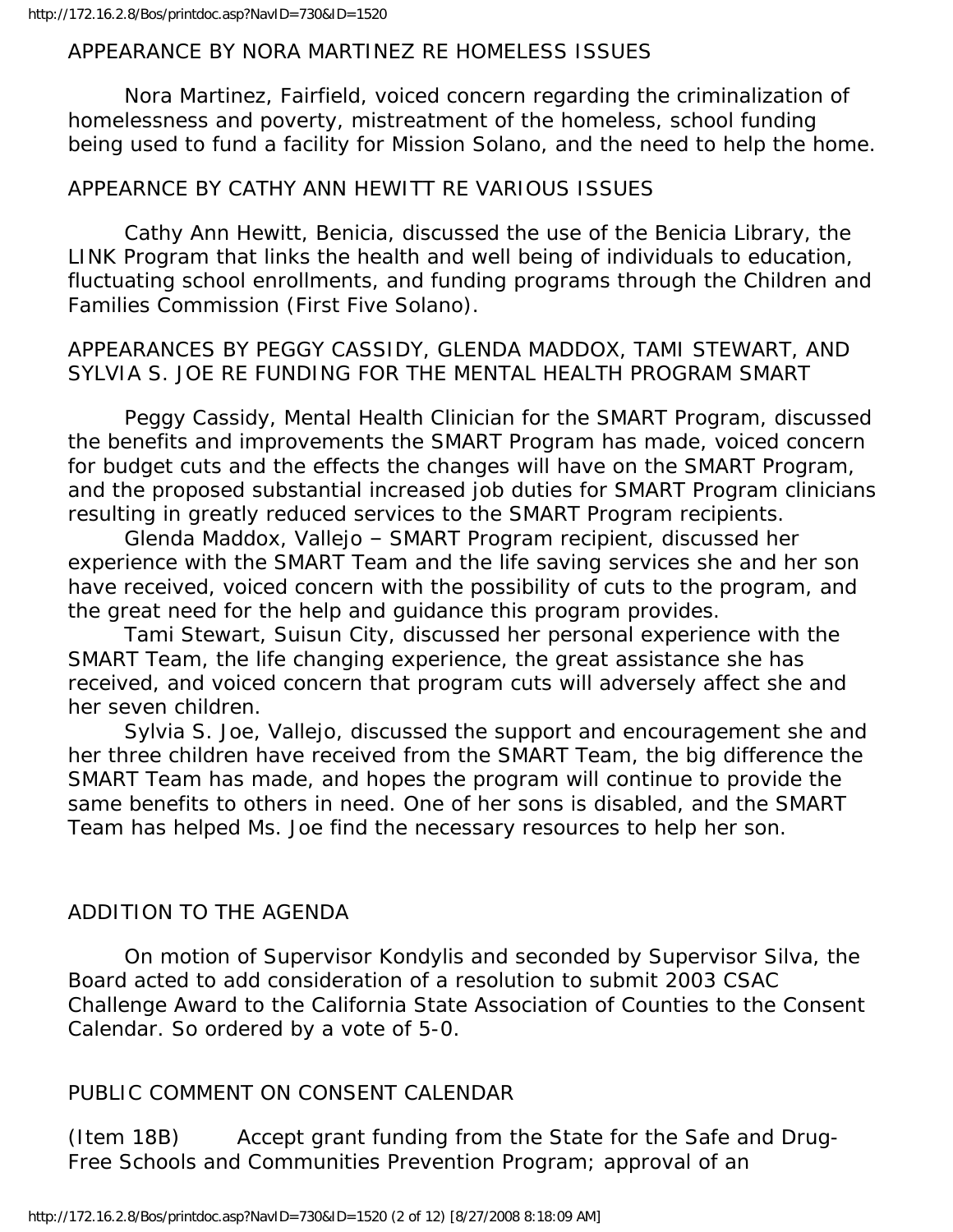amendment to increase the agreement with the County of Solano Superintendent of Schools by \$10,033 for a total contract amount of \$84,033 for increased substance abuse prevention services for the period September 1, 2002 through August 31, 2003; approval of amendment to increase the agreement with Youth and Family Services by \$6,000 for a total contract amount of \$173,523 for increased Drug Medi-Cal substance abuse treatment services to adolescents for the period October 1, 2002 through September 30, 2003

Chairman Kromm posed questions if all concerned entities support this item, Del Royer, Substance Abuse Services, discussed initial meetings for submission of the grant and the collaboration that will occur for implementation of the program. Mr. Royer discussed the funding issues posed requiring submission for the grant, and targeting of services for high risk kids in Fairfield, Dixon, and Benicia.

# APPROVAL OF AGENDA

On motion of Supervisor Kondylis and seconded by Supervisor Silva, the Board acted to approve the submitted Agenda, incorporated herein by reference, with the following modifications:

 (Item 21B) Consideration of a resolution to submit 2003 CSAC Challenge Awards to the California State Association of Counties, added to the Consent Calendar.

So ordered by a vote of 5-0.

### CONSENT CALENDAR

On motion of Supervisor Silva and seconded by Supervisor Forney, the Board acted to approve the following Consent Calendar items by a vote of 5-0.

(Item 14) RELEASE OF ACCOUNTABILITY FOR UNACCOUNTED FIXED ASSETS, as outlined in the Agenda Submittal from Information Services dated June 10, 2003, incorporated herein by reference, approved.

(Item 15) RESOLUTION NO. 2003-132 AUTHORIZING THE CHAIRMAN OF THE BOARD TO SIGN A PROPERTY TAX ADMINISTRATION GRANT AGREEMENT WITH THE STATE DEPARTMENT OF FINANCE IN THE AMOUNT OF \$469,207 TO ALLOW SOLANO COUNTY TO PARTICIPATE IN THE STATE- COUNTY PROPERTY TAX ADMINISTRATION GRANT PROGRAM FOR FY2002/03 THROUGH FY2006/07, adopted. (see Resolution Book)

(Item 16) REPORT OF THE QUARTERLY EXAMINATION OF THE BOOKS OF THE SOLANO COUNTY TREASURY AS OF MARCH 31, 2003, as outlined in the Agenda Submittal from the Auditor-Controller dated February 25, 2003,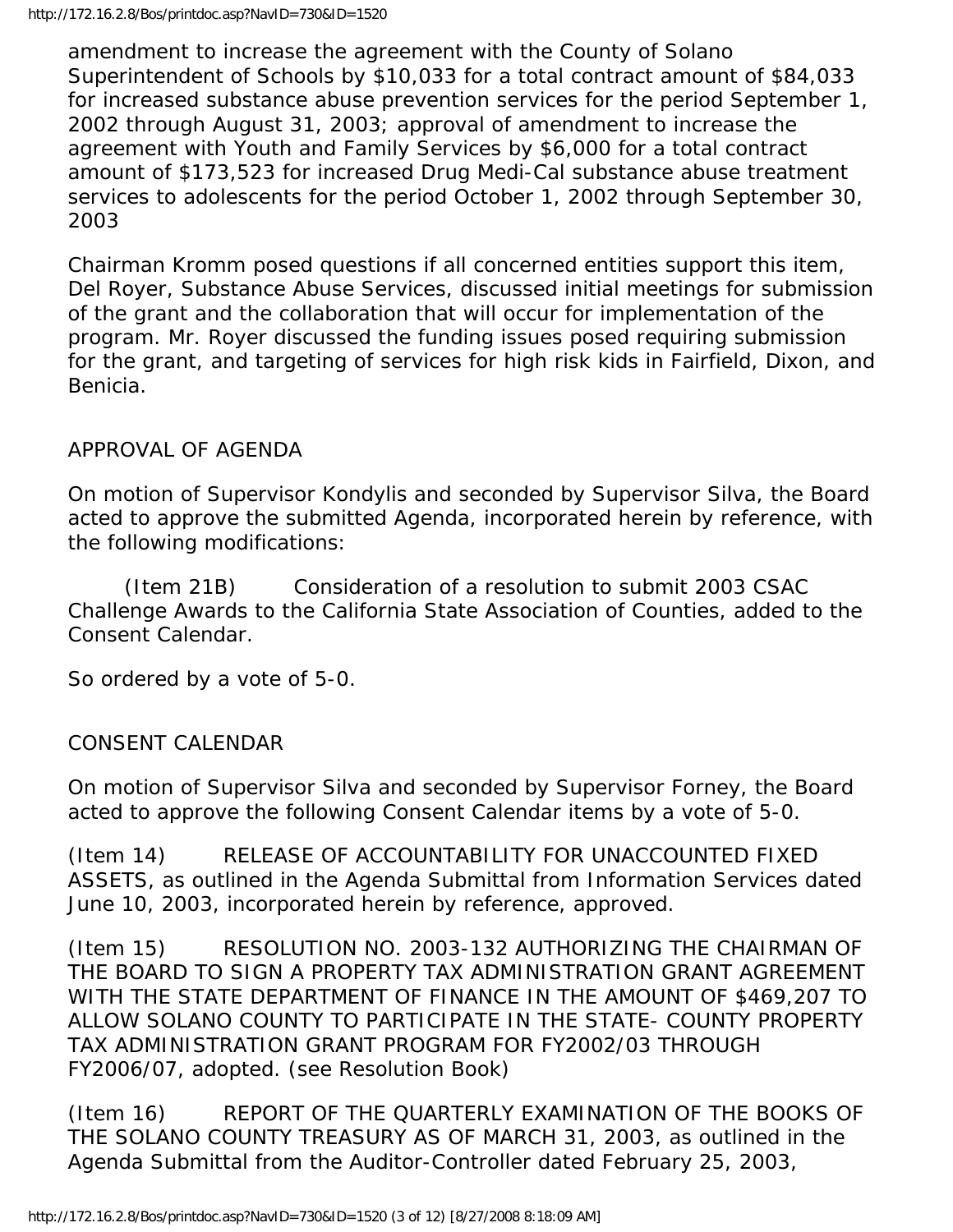incorporated herein by reference, accepted.

(Item 17A) PUBLIC HEARING TO CONSIDER ADOPTING A RESOLUTION CONFIRMING DELINQUENT GARBAGE ACCOUNTS IN UNINCORPORATED AREAS OF VALLEJO, APPROVING A \$50 PER PARCEL LIEN PROCESS FEE, AND AUTHORIZING THE PROCESSING OF REAL PROPERTY LIENS FOR UNPAID CHARGES, set for July 22, 2003 at 9:00 a.m.

(Item 17B) APPROPRIATION TRANSFER OF UNANTICIPATED REVENUE IN THE AMOUNT OF \$2,400 AWARDED TO LAKE SOLANO PARK BY THE FISH & WILDLIFE PROPAGATION FUND, as outlined in the Agenda Submittal from General Services dated June 10, 2003, incorporated herein by reference, approved.

(Item 18A) CONTRACT AMENDMENT WITH CONTRA COSTA COUNTY RE COMMUNITY TREATMENT FACILITY BED AGREEMENT FOR PATIENT RIGHTS SERVICES, as outlined in the Agenda Submittal from Health and Social Services dated June 10, 2003, incorporated herein by reference, approved and Chairman authorized to sign said contract on behalf of Solano County.

(Item 18B) GRANT FUNDING FROM THE STATE FOR THE SAFE AND DRUG-FREE SCHOOLS AND COMMUNITIES PREVENTION PROGRAM, as outlined in the Agenda Submittal from Health and Social Services dated June 10, 2003, incorporated herein by reference, accepted.

 AMENDMENT TO AGREEMENT WITH THE COUNTY OF SOLANO SUPERINTENDENT OF SCHOOLS RE INCREASED SUBSTANCE ABUSE PREVENTION SERVICES, as outlined in the Agenda Submittal from Health and Social Services dated June 10, 2003, incorporated herein by reference, approved and Chairman authorized to sign said contract on behalf of Solano County.

 AMENDMENT TO AGREEMENT WITH YOUTH AND FAMILY SERVICES RE INCREASED DRUG MEDI-CAL SUBSTANCE ABUSE TREATMENT SERVICES TO ADOLESCENTS, as outlined in the Agenda Submittal from Health and Social Services dated June 10, 2003, incorporated herein by reference, approved and Chairman authorized to sign said contract on behalf of Solano County.

(Item 18C) MEMORANDUM OF UNDERSTANDING (MOU)WITH SOLANO SAFETY NET CONSORTIUM (SSNC) AND TRANSFER OF \$86,975 TO THE SSNC FUND 173 AS NECESSARY, as outlined in the Agenda Submittal from Health and Social Services dated June 10, 2003, incorporated herein by reference, approved.

(Item 19A) RESOLUTION NO. 2003-133 APPROVING PARTICIPATION IN FY03/04 HOMELAND SECURITY OVERTIME PROGRAM GRANT, adopted. (see Resolution Book)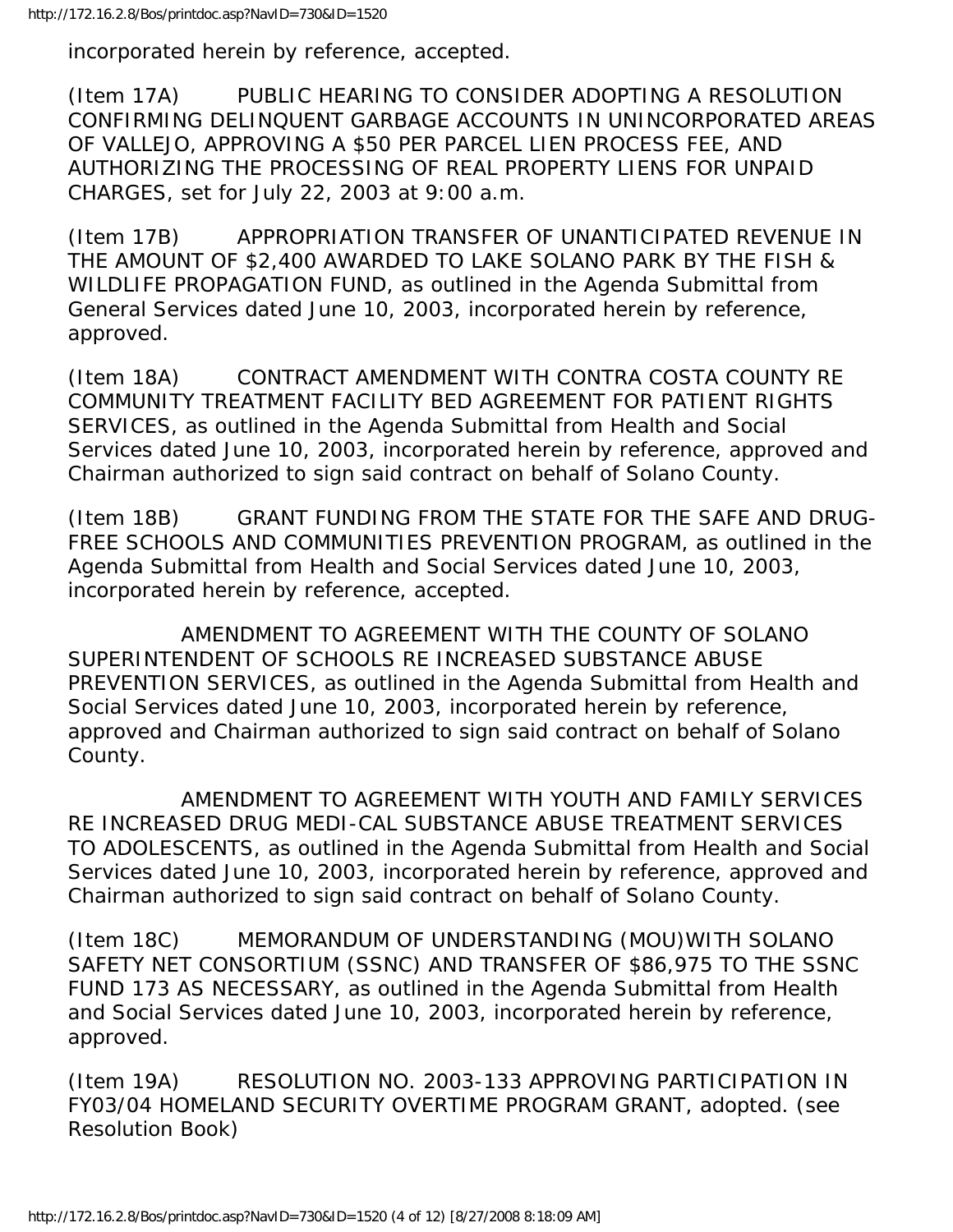(Item 19B) RESOLUTION NO. 2003-134 APPROVING PARTICIPATION IN FY03 HOMELAND SECURITY GRANT PROGRAM PART II, adopted. (see Resolution Book)

(Item 20) RESOLUTION NO. 2003-135 AMENDING THE LIST OF NUMBERS AND CLASSIFICATIONS OF POSITIONS WITHIN SOLANO COUNTY (DISTRICT ATTORNEY), adopted. (see Resolution Book)

(Item 21) RESOLUTION NO. 2003-136 TO APPROVE SUBMITTAL OF A REGIONAL GRANT LED BY THE CITY OF VACAVILLE TO THE CALIFORNIA INTEGRATED WASTE MANAGEMENT BOARD FOR HOUSEHOLD HAZARDOUS WASTE (AMENDING RESOLUTION 2003-125), adopted. (see Resolution Book)

(Item 21B) RESOLUTION NO. 2003-138 APPROVING THE COUNTY ADMINISTRATOR TO SUBMIT A LETTER TO THE CALIFORNIA STATE ASSOCIATION OF COUNTIES AUTHORIZING THE COUNTY TO ENTER THE CSAC CHALLENGE AWARDS PROGRAM FOR 2003. adopted. (see Resolution Book)

### ORDERS

(Item 23A) STATUS REPORT OF THE PROPOSED 2003-04 STATE BUDGET, RECEIVED

 BOARD TOOK A POSITION OF SUPPORT FOR SB 916 (PERATA): TOLL BRIDGE REVENUES; AB 490 (STEINBERT): EDUCATION OF FOSTER YOUTHS; AB 187 (RUNNER): CRIME; SB 296 (CHESBRO): PUBLIC TRUST LANDS: KAISER STEEL DEVELOPMENT: CITY OF VALLEJO; AB 1095 (CORBETT): COUNTY LAW LIBRARIES; AB 322 (PARRA): DISABLED VETERANS PROPERTY TAX EXEMPTION

 THE BOARD TOOK A POSITION OF OPPOSE FOR AB 206 (RICHMAN): EMERGENCY HEALTH POWERS ACT

THE BOARD TOOK A POSITION OF WATCH FOR AB 1151 (DYMALLY): FOSTER CARE

Paul Yoder, Legislative Analyst, Shaw & Yoder, presented an update on the 2003/2004 State budget, highlighting the ongoing discussions, political party positions, rollover of the \$11 billion deficit and ways to fund that rollover, counties are still doing well, the Child Support program penalty, suspending payment on mandated programs. The Republicans feel the State does not need to raise the sales tax by ½ cent, but could pledge an existing ½ cent sales tax towards the debt rollover; if this occurs it could mean major problems for the counties. Cities and counties should count on loosing the Vehicle License Fee (VLF) backfill for the first and maybe the second quarter. There was a lengthy discussion regarding ways to fund the deficit rollover and enabling legislation that would lower the voting threshold locally to pass bonds and sales taxes,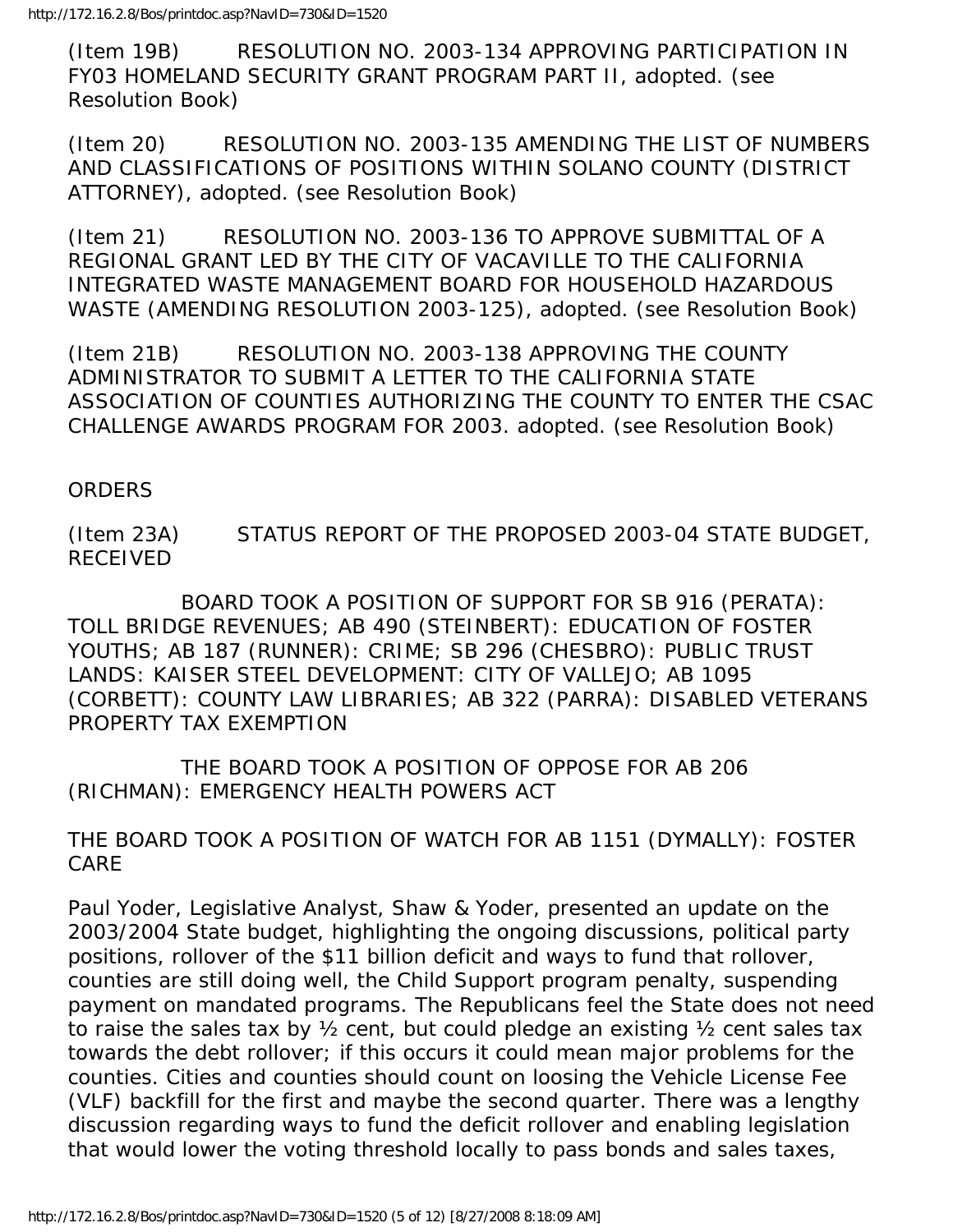and the movement to recall the governor.

Mr. Yoder discussed the oppose position on AB 206 (Richman) that is a two year bill that is stalled, and the California Association of Counties (CSAC) and the County Health officers are opposed.

Mr. Yoder is now recommending a position of watch on AB 1151 (Dymally), and Supervisor Kondylis expressed the need for protection for children in foster care that this bill will address and will watch for amendments.

Supervisor Forney feels in reference to AB 1470 (Vargas) that if the County has bargained in good faith there should be no problems with this legislation. Mr. Yoder noted there are two bills pending relative to the Veterans exemption, which one is stalled and only listed AB 322 (Parra) since it is moving. Carl Young, Commander Disabled American Veterans Vacaville, noted meeting with County Assessor Skip Thomson regarding proposed legislation on expanding the current entitlements and the homeowners' exemption for the totally disabled veterans and surviving widows, and noted what a benefit this legislation would be. Mr. Young encouraged the Board to support legislation that would limit access to DD214's, discharge papers, veterans file with the Records Office, and further discussed the misuse of information contained in that document that is currently public information. Mr. Young discussed the increasing number of veterans that need help, the decrease in funds and resources to help them. A short discussion followed regarding federal cuts in spending for veterans.

Kim Thomas, Children's Network, noted the Children's Network Council has changed their name to The Children's Alliance. Ms. Thomas noted strong Council support for the initiative to lower the voting threshold locally to pass bonds and sales taxes, posed questions regarding the State budget in areas of funding for Stage 3 Childcare noting 26% of the revenue for the program is provided through the State; new funds from the Federal government and how that will impact the budget, and if realignment is dead.

Mr. Yoder noted many areas for funding in the State budget that the Children's Alliance is concerned about are not doing well; California is slated to get \$2.4 billion from the Federal Government and discussed the controversy on how the funds will be spent but the Governor's proposal would be to fully fund Medi-Cal. The realignment portion of the VLF backfill is funded, and Mr. Yoder noted a large portion of the 36/32 Mandate, which is Mental Health services to severely emotionally disturbed children, is the only mandate the Governor is proposing to fund, and that Realignment is a dead issue.

Supervisor Kondylis discussed support for legislation prohibiting unsolicited email advertising, and for Federal Legislation called "The Freedom to Read Protection Act" (Sanders) that would exempt libraries and bookstores from the Patriot Act.

On motion of Supervisor Kondylis and seconded by Supervisor Forney, the Board acted to support SB 916 (Perata): Toll bridge revenues; AB 490 (Steinbert): Education of Foster youths; AB 187 (Runner): Crime; SB 296 (Chesbro): Public trust lands: Kaiser Steel Development: City of Vallejo; AB 1095 (Corbett): County law libraries; AB 322 (Parra): Disabled Veterans property tax exemption. To oppose AB 206 (Richman): Emergency Health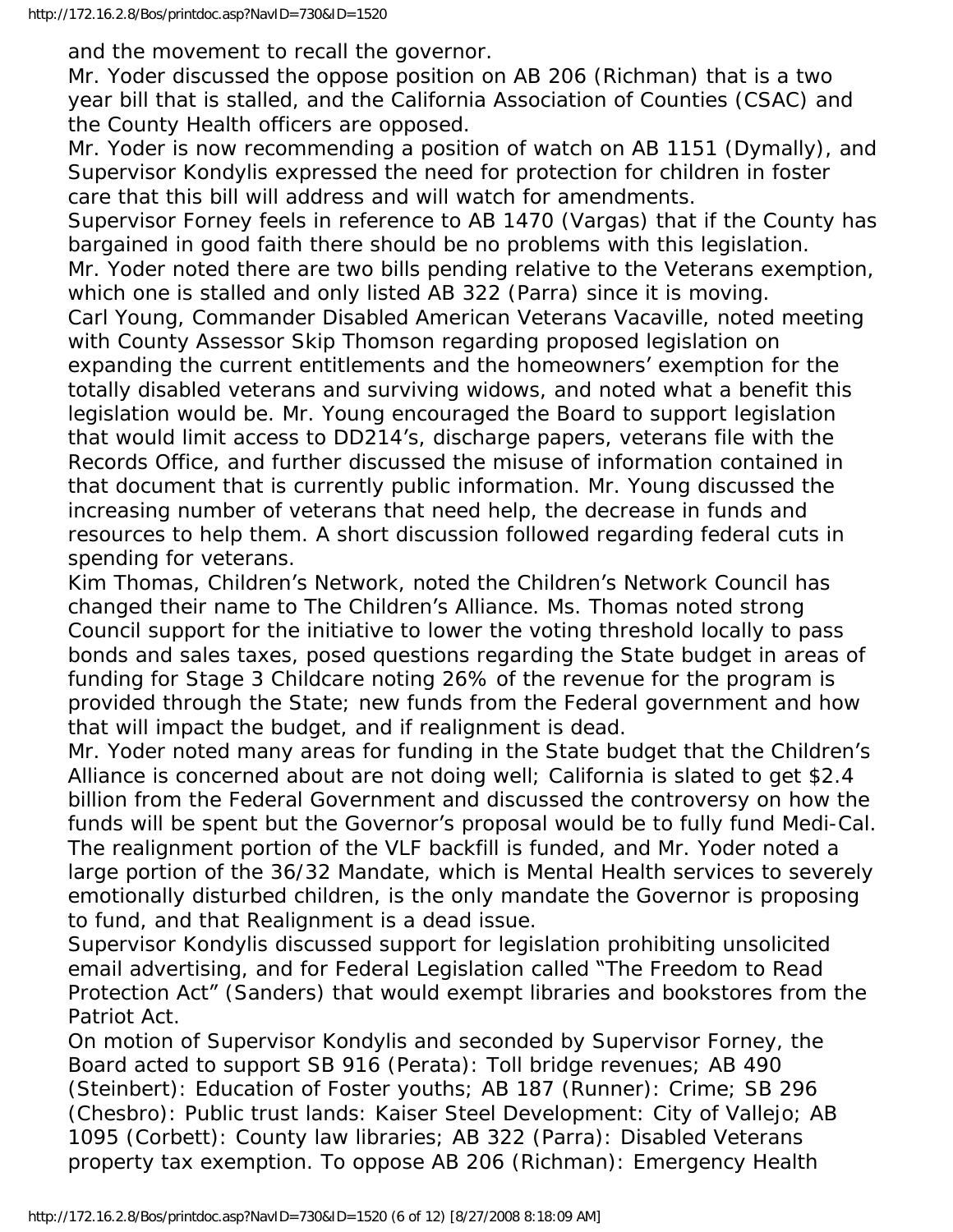Powers Act. To watch AB 1151 (Dymally): Foster care. So ordered by a vote of 5-0.

(Item 23B) RESOLUTION NO. 2003-137 CLARIFYING THE FEES TO BE CHARGED UNDER THE COUNTY PUBLIC FACILITIES FEES ORDINANCE, ADOPTED

 Assistant County Administrator Darby Hayes reviewed the information contained in the Agenda Submittal from his department dated June 10, 2003, incorporated herein by reference, regarding updating the Public Facilities Fees. Mr. Hayes noted a letter received from the City of Fairfield dated June 5, 2003, incorporated herein by reference, outlining remaining concerns relative to items number 8 and 10. Item 8 deals with a separate fee for second units, and Mr. Hayes requested the request to lower the fee be approved. Item 10 deals with the use of Census Data on the average household size for renter-occupied units, but suggested considering this question at the next five-year update.

 Responding to questions posed by Chairman Kromm regarding the current view of the City of Fairfield, and the number of residents in rental properties, Eve Somjen, City of Fairfield, noted the City is very satisfied with the revised recommendation that would include a fee for second dwelling units. The Fairfield City Council recently adopted a new city fee for second dwelling units. For the lack of additional data, rental properties are used in lieu of multifamily as far as measuring the household size, and believes the assumptions the County is using for the multi-family rental units is high. The City uses 1.8 persons per household for multi-family units. Chairman Kromm suggested the cities conduct studies to determine the correct number of people occupying multi-family units, since the census date is not sufficient..

In reply to concerns voiced by Chairman Kromm regarding the status of the collection of fees in relation to the City of Rio Vista, County Administrator Michael Johnson discussed the unique situation, and the pre-commitment by the City of Rio Vista with the Trilogy Development for fees for many years in the future the excluded the County fees. There have been requests to the City of Rio Vista to ensure the County fees are fully incorporated in their permitting process.

Responding to questions posed by Chairman Kromm regarding the changed standard on how libraries and jails are developed and ways to raise funds to addressed funding deficiencies, Mr. Hayes discussed the basis for not making a full change in the fees, since new growth should not have to bear the entire cost for facilities. In relation to the jails and detention facilities, the best hope is for the County to utilize grant funding to make up the difference, which recently major funding has come from grants, and noted the major cost for a detention facility is staffing. Mr. Hayes further discussed the recent sales tax increase for library operations as approved by the voters.

Sheriff Gary Stanton noted the State Board of Corrections dictates the standards that must be met at new facilities, which the new standards would have to be applied to Claybank if the facility is expanded. The Claybank jail was built in 1980 and at the time the entire proposed facility was not built due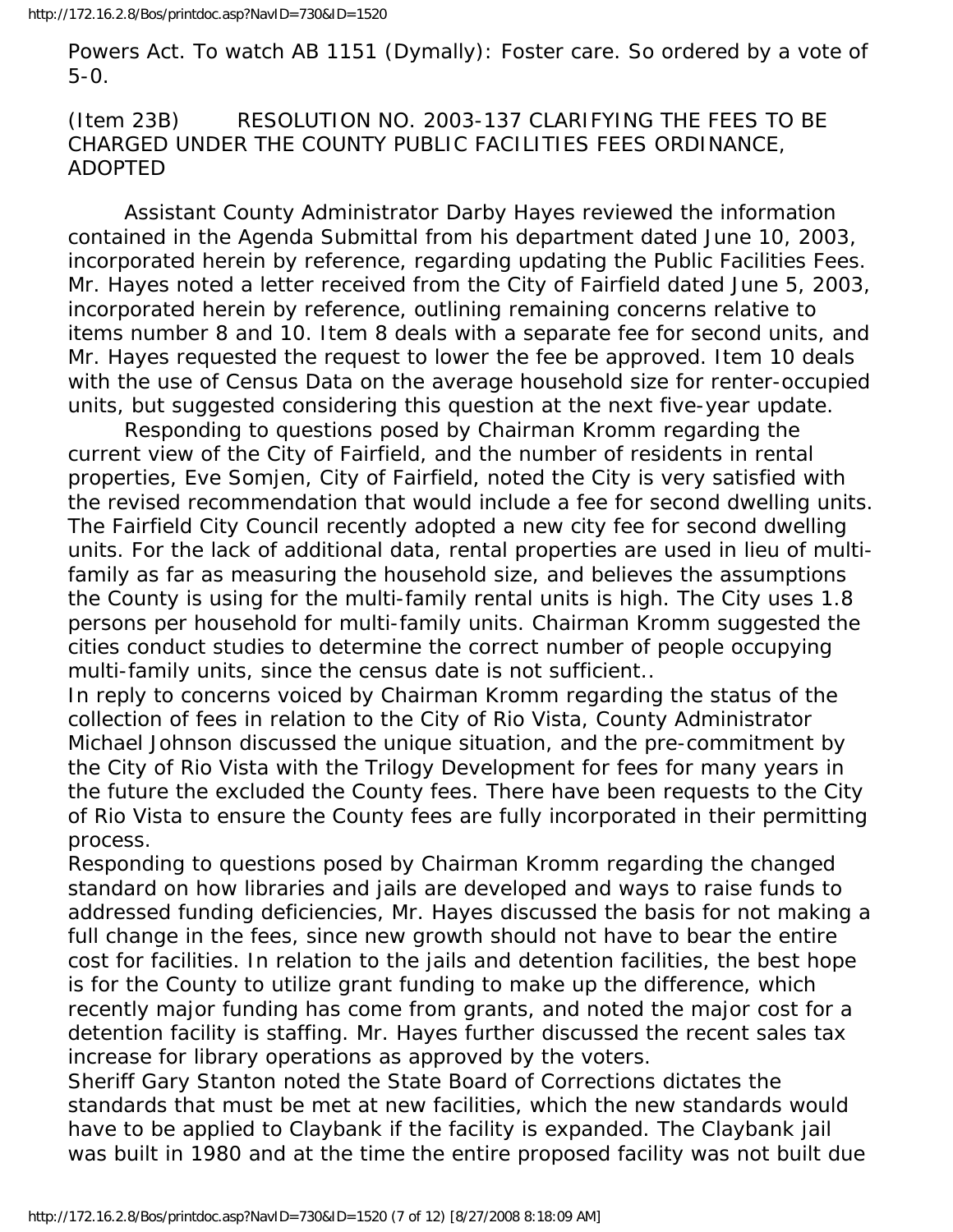to declining jail populations. Jail standards are always changing, and Sheriff Stanton voiced concern with the increased size requirements for jails, for funding, and for staffing. There are facility plans through 2015 and through 2025, one plan proposes collaborating with the Courts, and other options are being considered that will save money.

Library Director Ann Cousineau discussed the Library Facility Master Plan that projects use needs through 2025, the cost is estimated at \$178 million for thirteen projects, which will be done in a phased process. The Public Facilities Fees provide a good base for partnerships with the cities and the library districts. The buildings are owned by the cities and operated by the County. Ms. Cousineau outlined the competitive grant-funding program through the State, and hopefully in the future there will be other bond bills that would allow an opportunity to use facility fees as a local match to address growth. The library will look for opportunities as they are presented and will use them to leverage the public facility fees.

Responding to questions posed by Supervisor Kondylis regarding the use of Public Facilities Fees being used to subsidize the relocation and rental costs of displaced departments during the construction of the new Administration Building, Mr. Hayes noted some of the costs have been paid by the project budget and most costs are being absorbed by the departments.

Chairman Kromm opened the public hearing. As there was no one who wished to speak on this matter, the public hearing was closed.

There was a brief discussion regarding regularly scheduled updates to facilities plans, and the need to continue to look out into the future to address the needs of the County.

 On motion of Supervisor Kondylis and seconded by Supervisor Forney, the Board acted to Resolution No. 2003-137 Clarifying the Fees to be Charged Under the County Public Facilities Fees Ordinance, and the proposed changes to the second dwelling unit fee. So ordered by a vote of 5-0.

## (Item 23C) PROCESS FOR INTEGRATING THE MISSION, CORE VALUES AND PRIORITIES INTO COUNTY'S BUDGETARY AND PLANNING PROCESSES, APPROVED

 Assistant County Administrator Darby Hayes noted that the Board had added the goal of Investing in the Future to the list of current goals that remained unchanged, and reviewed the information contained in the Agenda Submittal from his office dated June 10, 2003, incorporated herein by reference, outlining a process for integrating the Board's Mission, Core Values and Priorities into the County's Budget and business planning process.

 Supervisor Kondylis suggested the Director of Children and Families Commission (First Five Solano) Christina Linville be included in the discussions.

 Mr. Hayes discussed ways to ensure County employees are included in the overall process to ensure all employees understand they are contributing to the overall County effort.

 A memo was distributed regarding Strategic Planning for Children's Services, incorporated herein by reference, just before the meeting, there was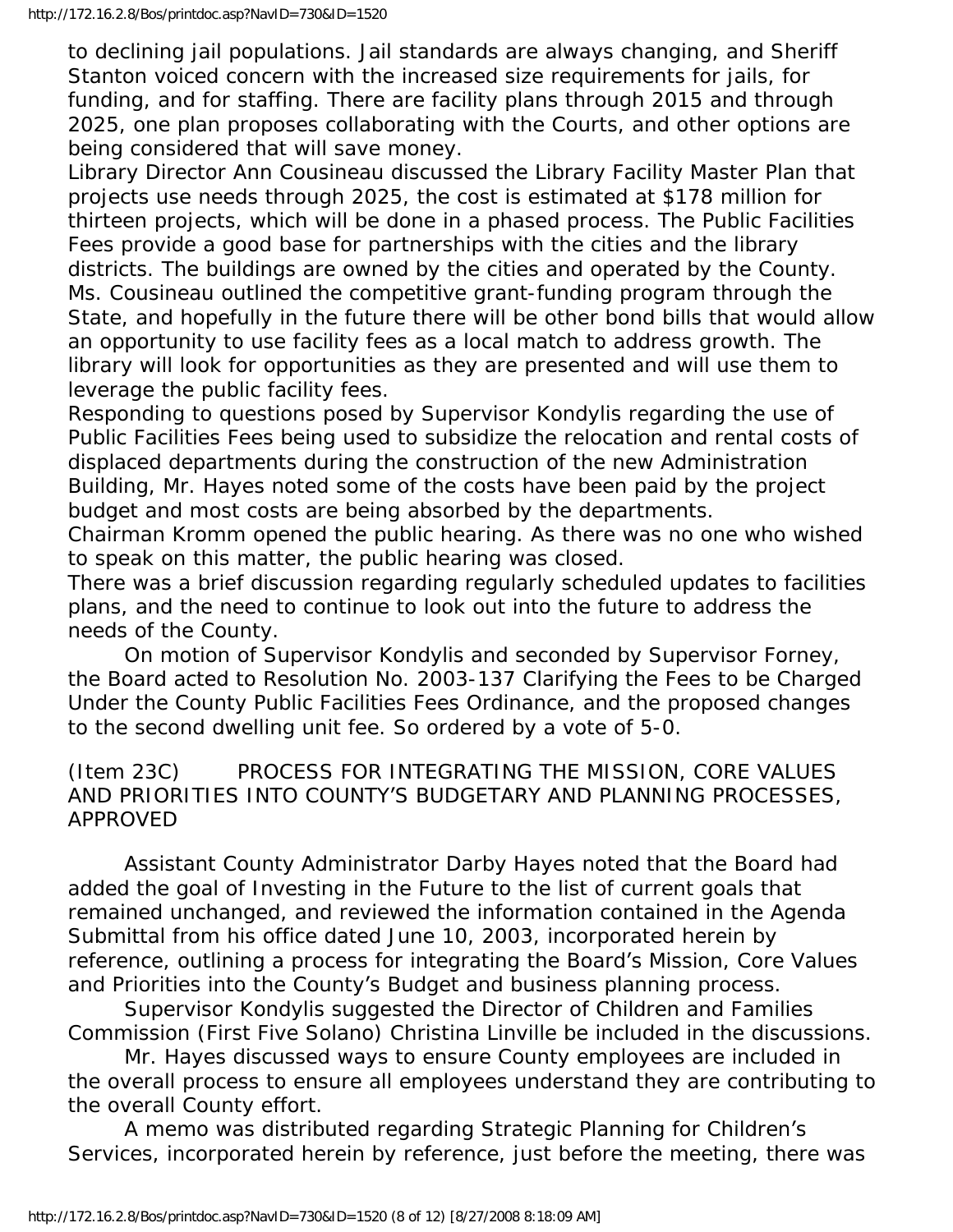consensus the information included in the memo be brought back June 24, 2003 after the Board has had an opportunity to review the information.

 Chairman Kromm suggested the Department Head group should connect with the Strategic Planning Subcommittee of the Board comprised of Supervisor Kondylis and Supervisor Silva. This would give the Subcommittee an opportunity to critique the results and fine tune areas prior to going to the full Board. Chairman Kromm also suggested that the information is brought back to the Board in November. This will set the process to enable departments to prioritize in setting their budgets.

 Supervisor Kondylis feels that a timeline and specific time sensitive goals needs to be determined to ensure the process moves forward.

 On motion of Supervisor Silva and seconded by Supervisor Vasquez, the Board acted to approve the recommended process for integrating the Board's Mission, Core Values and priorities into the County's Budget and Business planning process and to include the Strategic Planning Subcommittee into the process. So ordered by a vote of 5-0.

## (Item 26A) BOARD OF SUPERVISORS ASSIGNMENTS TO VARIOUS BOARDS AND COMMISSIONS, REALLOCATED

(Item 26B) ASSOCIATION OF BAY AREA GOVERNMENTS (ABAG) BAY AREA HAZARDOUS WASTE MANAGEMENT FACILITY ALLOCATION COMMITTEE ADDED TO BOARDS APPOINTMENTS LIST

The Board was provided with an Agenda Submittal dated June 10, 2003, incorporated herein by reference, outlining the current boards and commissions the Board members have been appointed to, and an Agenda Submittal dated June 10, 2003, incorporated herein by reference, outlining the need to reconsider reinstituting Solano County participation on the ABAG Bay Area Hazardous Waste Management Facility Allocation Committee. Director of Environmental Management Birgitta Corsello outlined what the ABAG Bay Area Hazardous Waste Management Facility Allocation Committee is and does, and staff participation.

Following discussion Supervisor Forney was nominated to the Delta Protection Commission, to the ABAG Bay Area Hazardous Waste Management Facility Allocation Committee, to the Yolo-Solano Air Quality Board moving Supervisor Silva to the Alternate position and removing Supervisor Kondylis, to the Partnership Healthplan of California moving Supervisor Vasquez to the Alternate position and removing Supervisor Kromm, to the Solano County Water Agency, to the Winters Branch Library Financing Authority replacing Supervisor Kromm, and to the Transportation Landuse Sub-Committee replacing Supervisor Silva.

On motion of Supervisor Silva and seconded by Supervisor Vasquez, the Board acted to approve the nomination recommendations as outlined above and to add the ABAG Bay Area Hazardous Waste Management Facility Allocation Committee to the list of committees. So ordered by a vote of 5-0.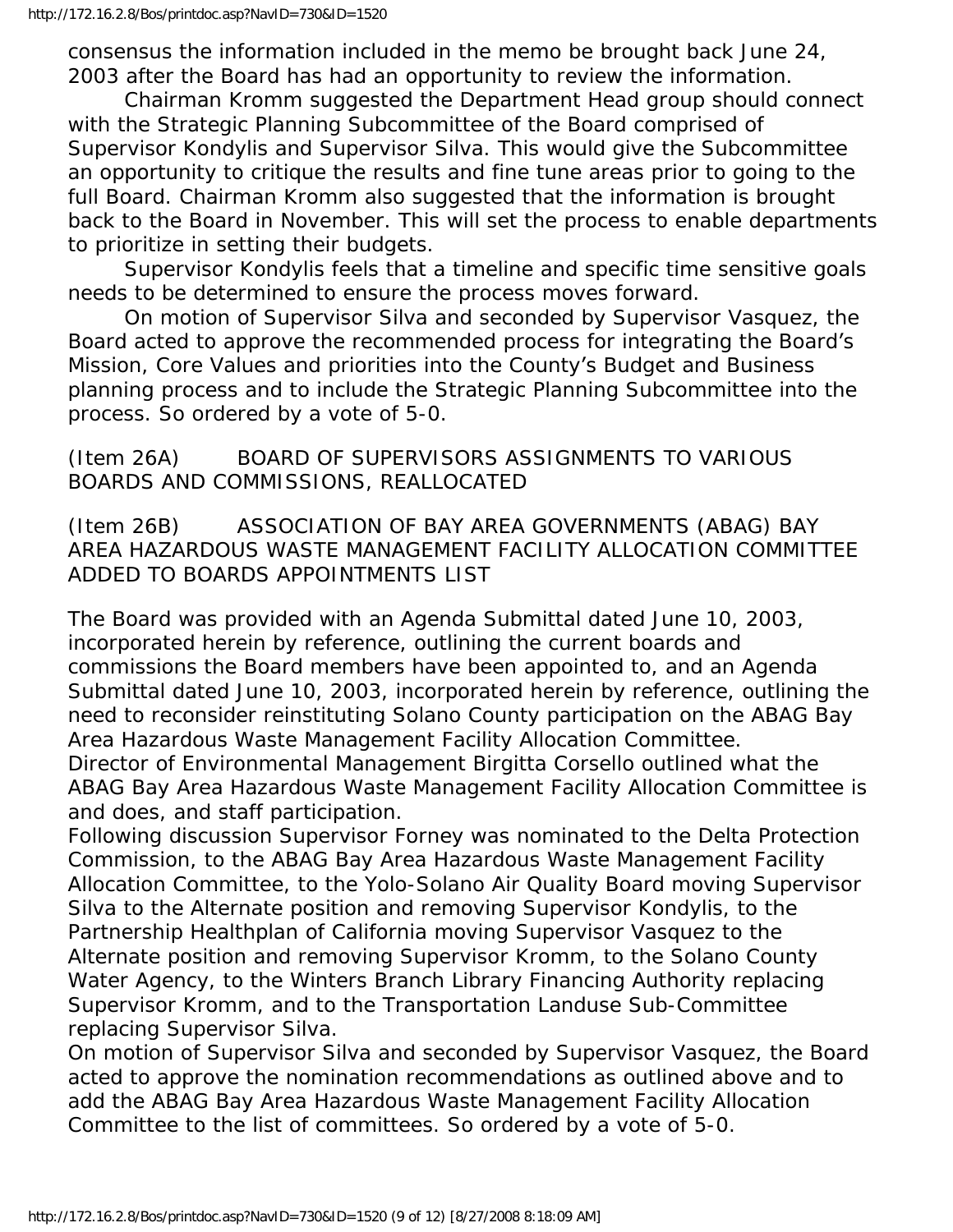## (Item 24) INSTALLATION OF A ROUNDABOUT IN THE ROCKVILLE ROAD – ABERNATHY ROAD INTERSECTION (SUISUN VALLEY/FAIRFIELD AREA), APPROVED IN CONCEPT

 Paul Weise, Department of Transportation, reviewed the information contained in the Agenda Submittal from his department dated June 10, 2003, incorporated herein by reference, regarding consideration of installing a roundabout at the Rockville Road – Abernathy Road intersection. Mr. Weise note that one major factor in determining the option for the recommendation is due to the long-term plans for the I80/I680 intersection that will include the proposal for the addition of the North Connector as a frontage road. The North Connector is projected to be done in the next ten to fifteen years. Mr. Weise further explained the pros and cons for each alternative, including a more detailed explanation of the benefits of the roundabout.

Responding to questions posed by Supervisor Kondylis regarding cost comparisons of the alternatives presented, Mr. Weise noted that the cost for the larger signaled alternative would cost about \$500,000, the smaller signaled alternative is about \$400,000, and the roundabout is about \$350,000. Responding to questions posed by Supervisor Vasquez regarding acquisition costs and willingness of property owners to sell the needed right-of-ways, Mr. Weise noted the estimates do include acquisition of the right-of-ways, and the construction will only require an additional 2 to 3 10's of an acre. Supervisor Vasquez feels the round about is less intrusive and is more in keeping with the rural character.

Bob Hansen, Suisun Valley Fruit Growers, voiced concern with the large number of agricultural trucks in the area, with the ability of the large trucks and other farm equipment being able to navigate into and through a roundabout where there is a lot of traffic and the cars tend to cut the trucks off. A traffic light would give a truck the opportunity to get through the intersection safely.

Responding to questions posed by Chairman Kromm regarding trucks getting to the Suisun Valley Fruit Growers facility from Abernathy, Mr. Hansen discussed the difficulty the trucks experience with cars not stopping long enough at the stop sign and then cutting off the trucks. Mr. Hansen voiced concern that the trucks will slow to enter the roundabout, and people will shoot across in front of the trucks not allowing save access to the roundabout. Responding to questions posed by Chairman Kromm regarding truck traffic, Mr. Weise discussed the proposed design with pavers on the exterior of the two circles that will be available for the trucks to drive on when needed. Mr. Hansen noted the current difficulties of the extra wide and extra long

trucks have been turning from Rockville Road to Chadbourne Road, Chairman Kromm feels the roundabout should make that turn easier.

Mathew Taylor, Fairfield, feels the intersection is no longer rural with major traffic influences, requested the Board consider the long-terms goals of the County and not install the roundabout just for a short-term solution. Mr. Taylor feels drivers in the area will have problems with the roundabout, people are more geared to signals, and suggested leaving the stop sign and to post a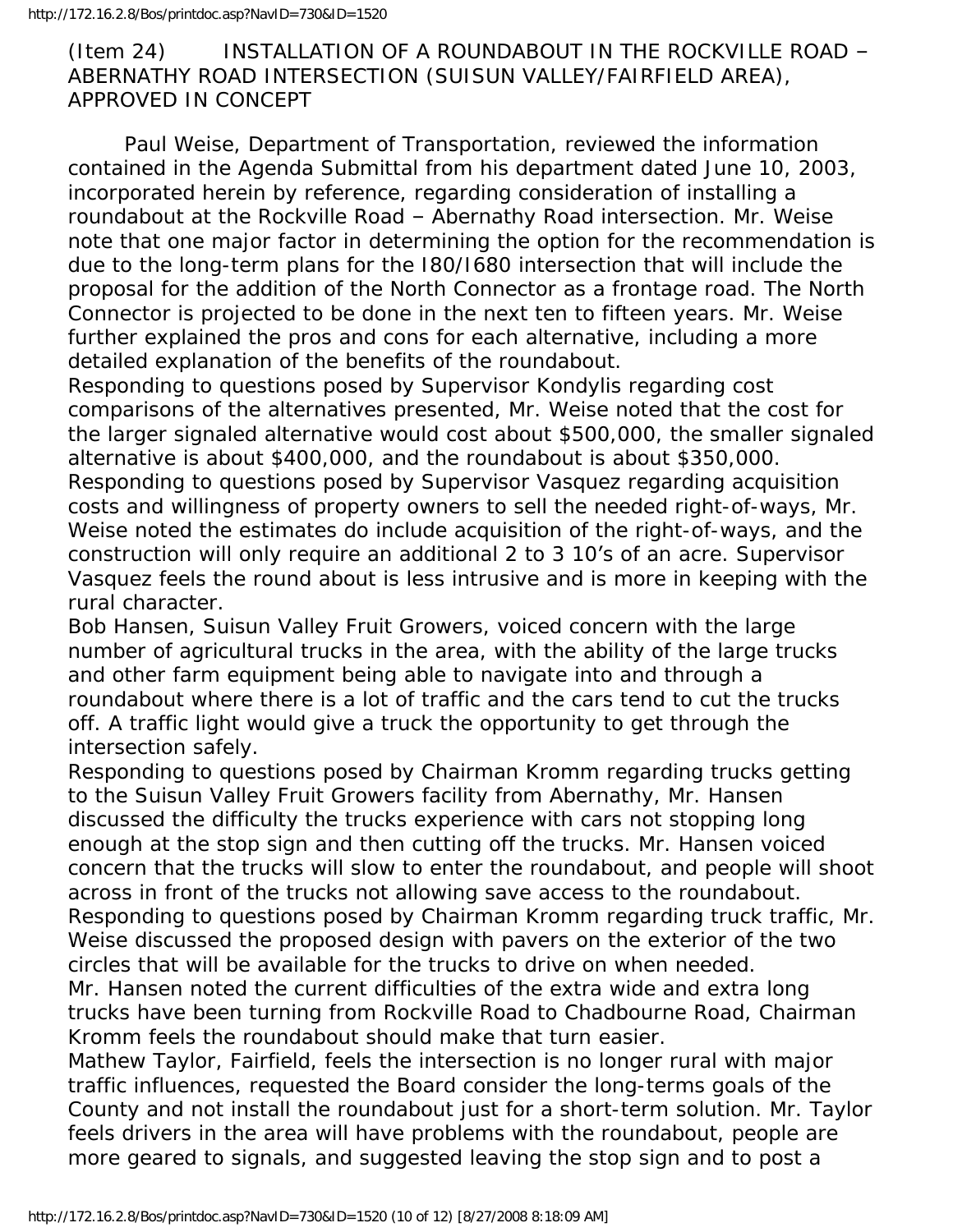Sheriff's deputy at the intersection during peak traffic times.

Supervisor Kondylis suggested, if the roundabout is approved, contacting Mr. Glasshoff, a local sculptor, about doing a sculpture for the center of the circle. Responding to questions posed by Chairman Kromm regarding how pedestrians would be accommodated, Mr. Weise outlined the pedestrian crossings outlined in the conceptual drawing, and currently there are no accommodations for pedestrians at the intersection.

Several Supervisors suggested the department work with the haulers to work through some of the engineering issues to ensure the trucks can manipulate the roundabout.

 On motion of Supervisor Kondylis and seconded by Chairman Kromm, the Board acted to approved in concept the installation of a roundabout in the Rockville Road – Abernathy Road intersection (Suisun Valley/Fairfield area). So ordered by a vote of 5-0.

(Item 25) PUBLIC HEARING SCHEDULED FOR JULY 22, 2003 TO CONSIDER FINAL ADOPTION OF \$150 APPEAL FEE, APPROVED

 Mike Yankovich, Department of Environmental Management, reviewed the information contained in the Agenda Submittal from his department dated June 10, 2003, incorporated herein by reference, regarding consideration of reestablishing a fee to file and appeal with the Planning Commission or the Board of Supervisors.

 Supervisor Kondylis feels that if a person files an appeal with the Board of Supervisors and wins, they should get their money refunded, and the fee should be no higher than \$200.

Supervisor Vasquez feels a fee should be paid.

 Supervisor Silva feels the County should get back the true cost or the \$763 to file the appeal. If the appellant wins, a portion of the fee should be reimbursed.

 Chairman Kromm noted the number of appeals filed in the last two years, feels people have a right to be able to appeal, and that a minimal amount, say \$100, for a fee is acceptable, and discussed the fees the local cities charge.

Supervisor Forney agrees there should be an appeal fee.

 County Counsel Dennis Bunting noted to prepare Findings for Assessment Appeals the fee is \$150.

 On motion of Supervisor Kondylis and seconded by Chairman Kromm, the Board acted to re-establish an Appeal Fee in the amount of \$150, with a 50% reimbursement if the appellant wins, and to set July 22, 2003 at 9:00 a.m. for a public hearing for adoption of the Appeal Fee. So ordered by a vote of 5-0.

ADJOURN - This meeting of the Board of Supervisors adjourned in memory of Alvin Bonifacio and Paul C. Bryan, Jr. at 2:42 p.m.

Duane Kromm, Chairman

\_\_\_\_\_\_\_\_\_\_\_\_\_\_\_\_\_\_\_\_\_\_\_\_\_\_\_\_\_\_\_\_\_\_